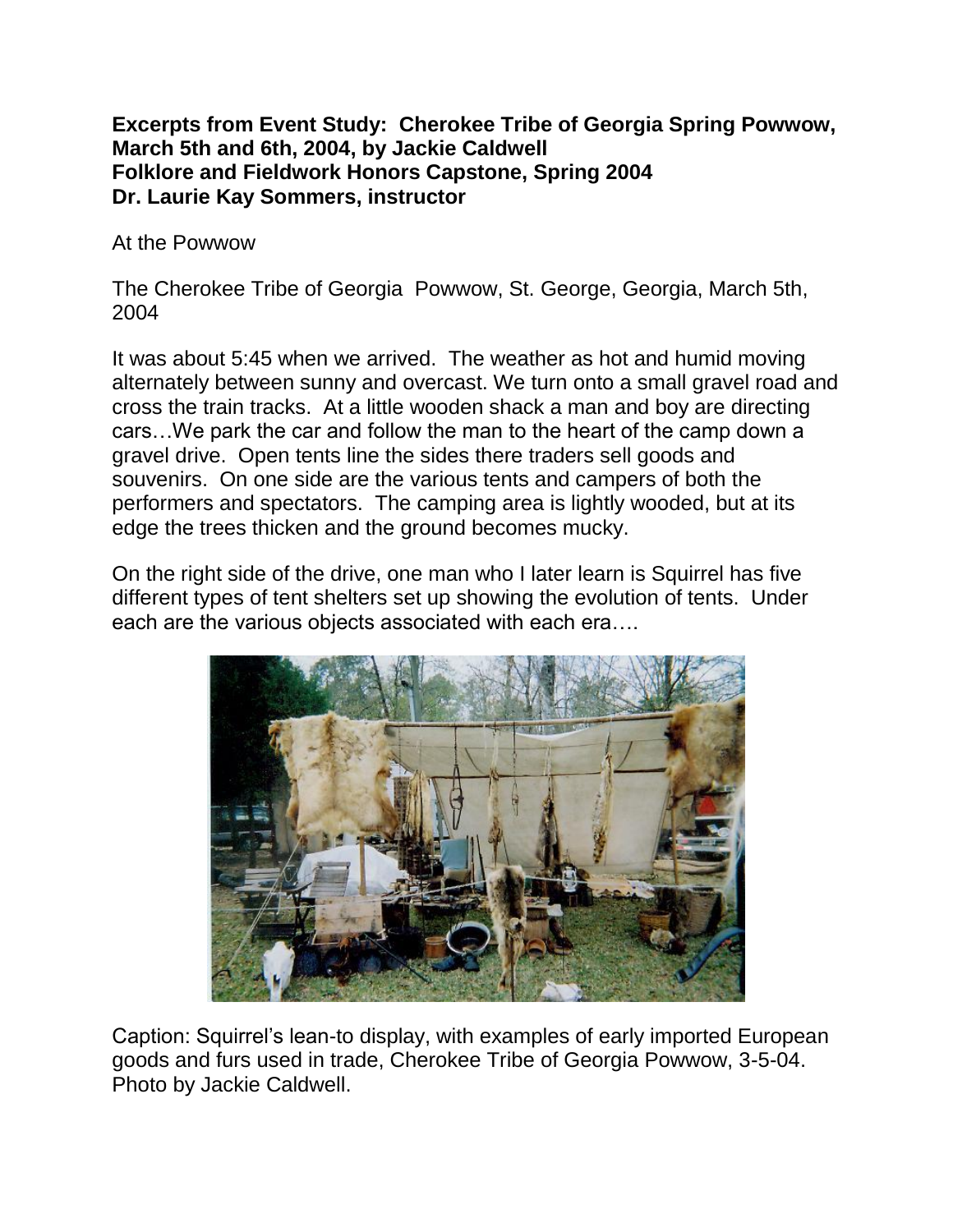

Caption: Cherokee and U.S. flags on the grounds of the Cherokee Tribe of Georgia Powwow, 3-5-04. Photo by Jackie Caldwell.

On the other side of the road are the bathroom, library, and cookhouse…The library is a resource that many say is very important to Chief Gilles Martin. He is interested in educating the children and preserving the Cherokee way of life. Inside the library there are a variety of books for both general reading and resources on the Cherokees and other tribes. It seems to me that much of the library is dedicated to the children and their art projects. Several worn rugs are on the floor in front of a comfortable well-used sofa. The books on the children's shelves are grubby from dirty little fingers, a sure sign that the stories are favorites. On the walls hang the children's craft projects, the latest of which is a rawhide shield that they have painted. The room has the welcoming, lived-in feeling of a den…

Next to the library is the cookhouse from which concessions are sold and the dinner provided. The busiest line of the stand is for Mama Martin's fry bread, a secret recipe that has been passed down in her family for generations. The dough is in a large stainless steel bowl where it seethes and bubbles like sourdough starter. Before she takes the dough out she sprinkles it with four in a cross. Then she takes a small scoop and pats it out in a plate of flour and drops it in a large cast iron kettle filled with boiling oil. They are cooked to a golden brown, no more than three or four at a time. They are taken out and placed on a plain white paper napkin that she hands to you, telling you to be